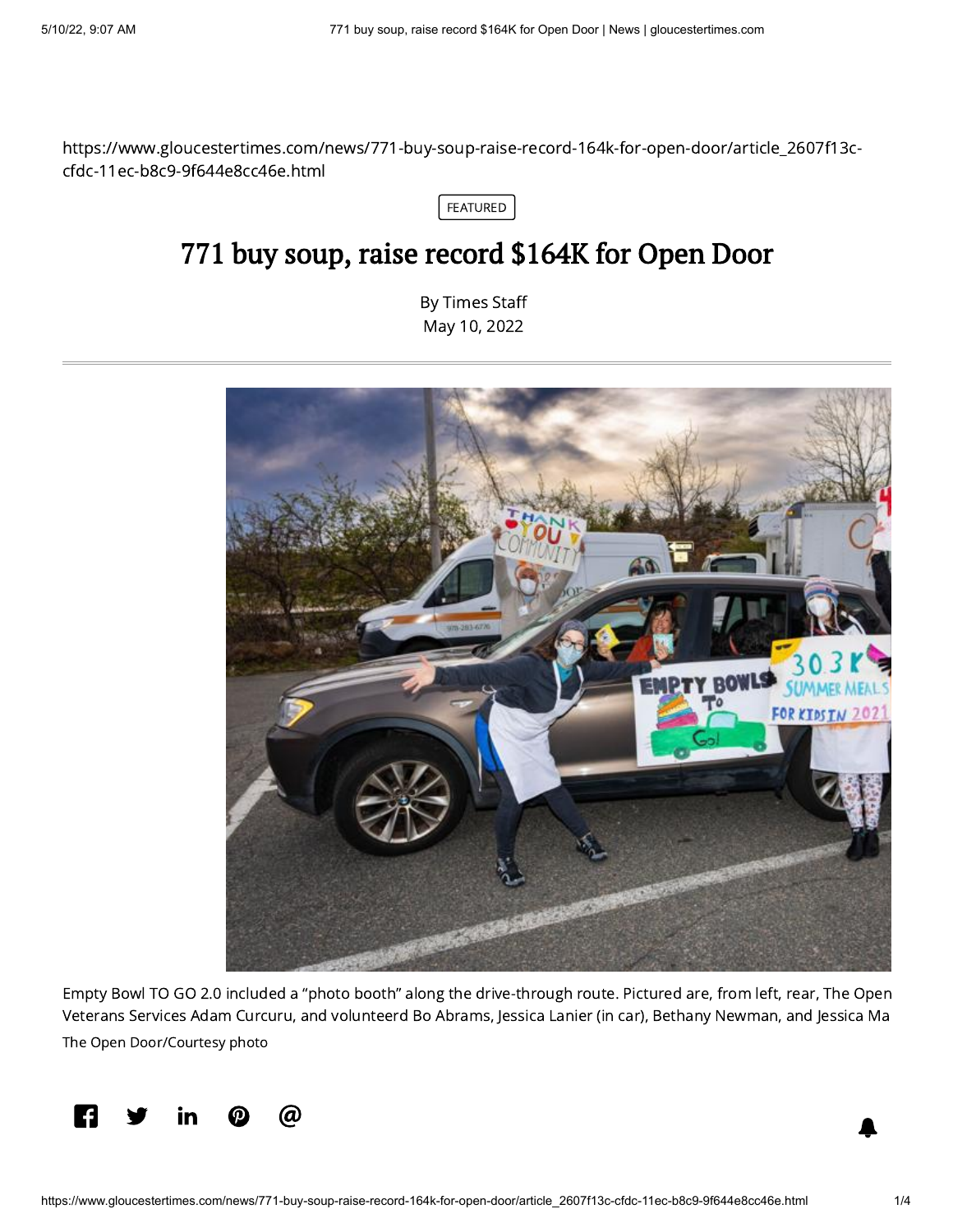Saturday night's Empty Bowl TO GO 2.0 will feed more people than ever.

The drive-through dinner, attended by 771 people, raised a record-breaking \$164,000 for The Open Door's Mobile Market and Summer Meals for Kids programs, the most the fundraiser has ever generated in its 20-plus years.

"As the cost of living outpaces wages, the enduring message of 'somewhere, someone's bowl is empty' resonates deeply with many across the North Shore, and this weekend people turned out to give what they could to make sure that bowls would be full," The Open Door President and CEO Julie LaFontaine said. "Proceeds from this popular community event will help fund the Summer Meals and Mobile Market programs and help connect people to good food where they live, gather, and learn."

Dinner ticket-holders drove their way to a drive-through at The Open Door's headquarters on Emerson Avenue in Gloucester, past volunteers waving handmade signs and displays along the highlighting programs of the nonprofit human services agency, including the Mobile Market Farmer's Truck, Second Glance thrift store, and Summer Meals for Kids.

They also drove past the construction site for The Open Door Food and Nutrition Center, a capital building project to expand agency's facility and streamline operations.

Soup and chowder for the event was prepared by Captain Hook's, Causeway Restaurant, Seaport Grille, J.T. Farnhams, George's Restaurant and Bar, Lobsta Land, Minglewood Harborside, Sugar Magnolias, Turner's Seafood, Willow Rest, and The Open Door kitchen team, including locally renowned chef Ken Duckworth, who made his signature mushroom soup.

Each bowl for the event was hand-painted by those volunteering artist skills, from professional artists and students to members of community groups, clubs, and local businesspeople. Once glazed, the bowls were fired by volunteer members of the community, schools, and community groups.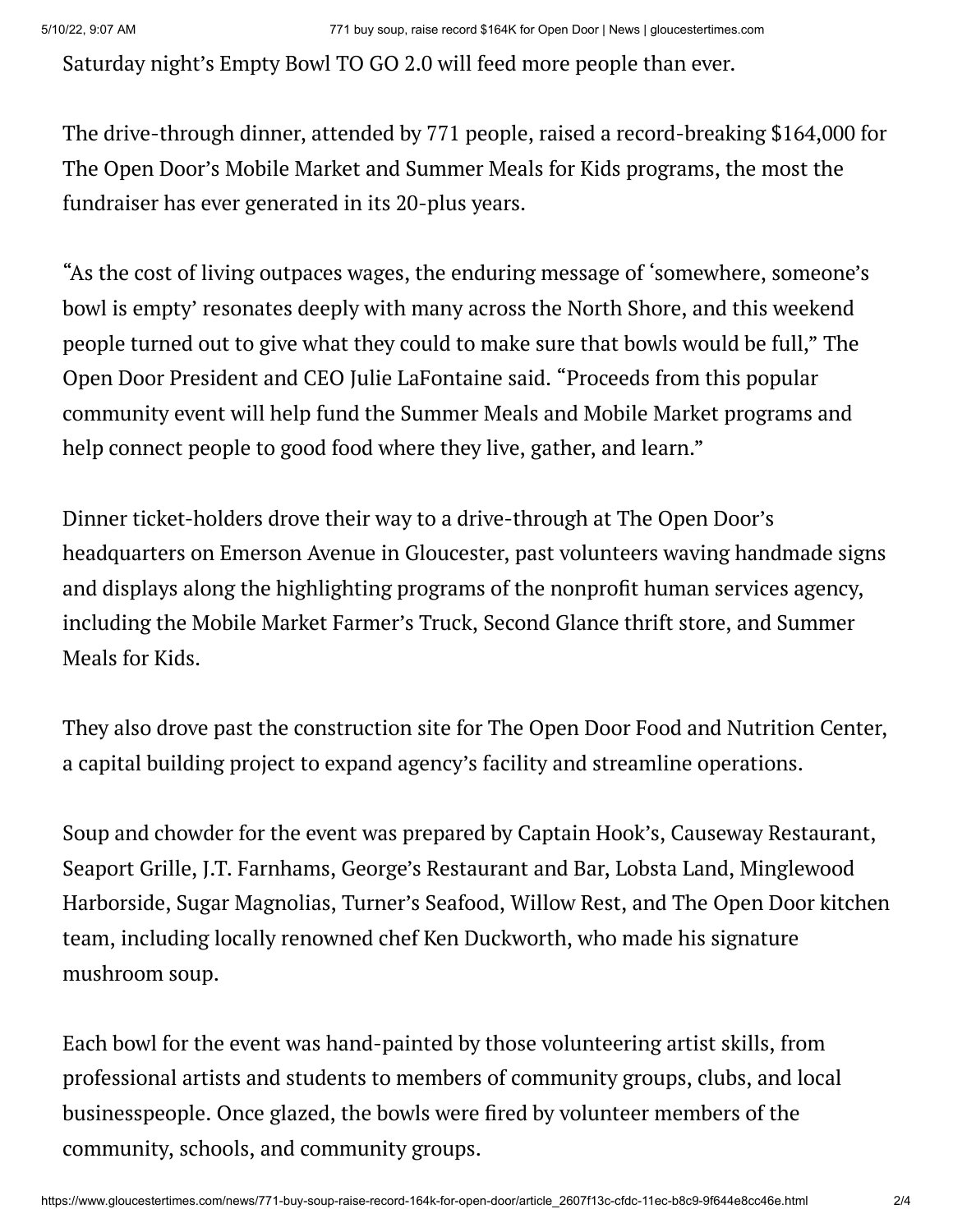The bowls go home as a reminder: somewhere, someone's bowl is empty.

In 2021, The Open Door said it helped stabilize the lives and health of 8,516 people from 4,176 households through the distribution of 1.83 million pounds of food. The nonprofit is a community food resource center, running pantries in Gloucester and Ipswich, for low-income residents of Gloucester, Rockport, Manchester, Essex, Ipswich, Hamilton, Boxford, Rowley, Topsfield, and Wenham.

The Open Door's online auction, an extension of Empty Bowl TO GO 2.0, remains at [biddingowl.com/theopendoor](http://biddingowl.com/theopendoor) and closes May 13. The auction features 42 one-of-a-kind bowls created by Cape Ann artists and local elected officials.

More information about the event is available at <u>[foodpantry.org/empty-bowl](http://foodpantry.org/empty-bowl)</u>.